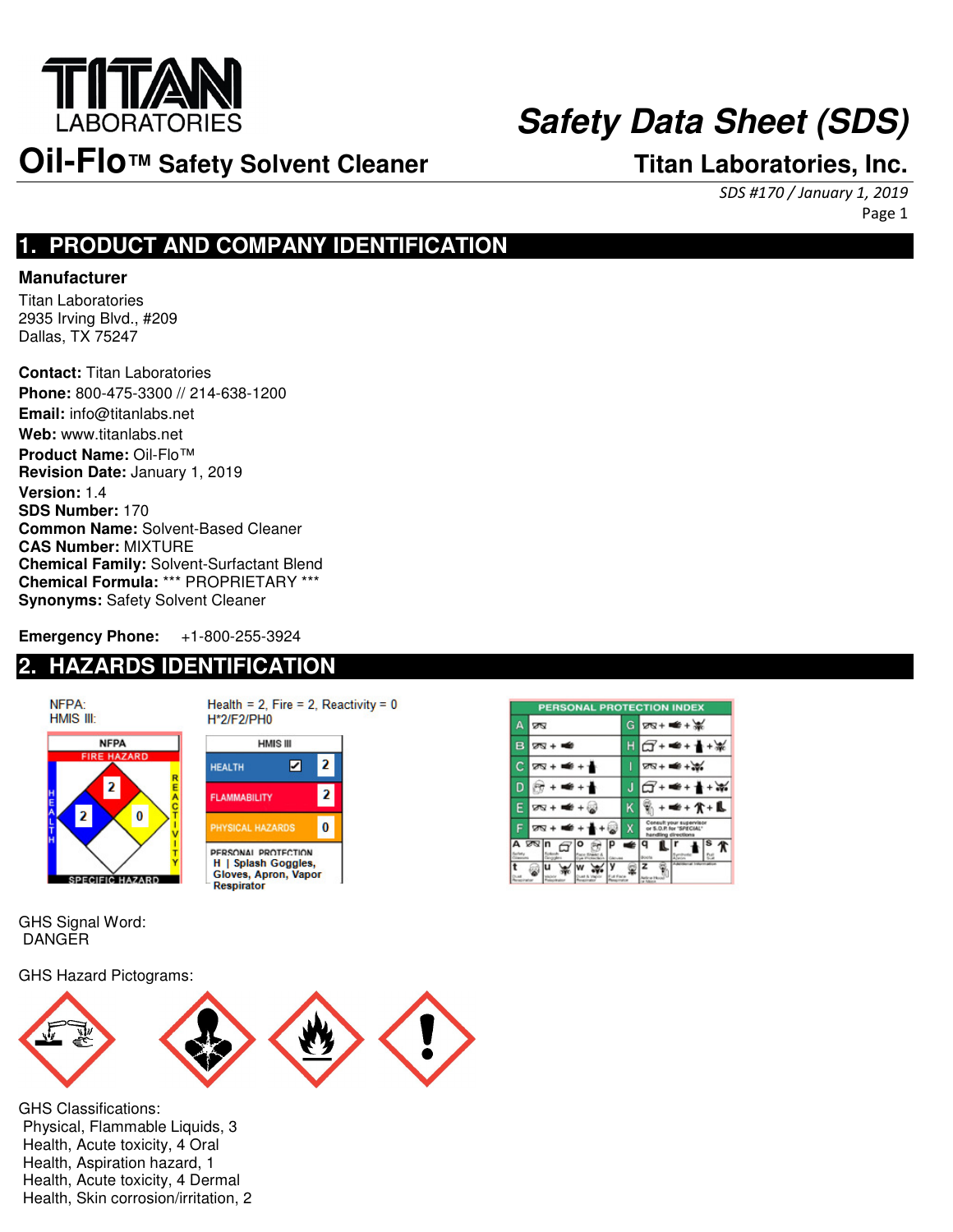### **Oil-Flo™ Safety Solvent Cleaner Titan Laboratories, Inc.**

# **Safety Data Sheet (SDS)**

SDS #170 / January 1, 2019

Page 2

Health, Serious Eye Damage/Eye Irritation, 1

- Health, Acute toxicity, 4 Inhalation
- Health, Specific target organ toxicity Single exposure, 3
- Health, Germ cell mutagenicity, 1
- Health, Carcinogenicity, 1

GHS Phrases:

- H226 Flammable liquid and vapor
- H302 Harmful if swallowed
- H304 May be fatal if swallowed and enters airways
- H312 Harmful in contact with skin
- H315 Causes skin irritation
- H318 Causes serious eye damage
- H332 Harmful if inhaled
- H335 May cause respiratory irritation
- H336 May cause drowsiness or dizziness
- H340 May cause genetic defects
- H350 May cause cancer

GHS Precautionary Statements:

- P210 Keep away from heat/sparks/open flames/hot surfaces. No smoking
- P233 Keep container tightly closed.
- P240 Ground/bond container and receiving equipment.
- P241 Use explosion-proof electrical/ventilating/light/equipment.
- P242 Use only non-sparking tools.
- P243 Take precautionary measures against static discharge.
- P261 Avoid breathing dust/fume/gas/mist/vapors/spray.
- P262 Do not get in eyes, on skin, or on clothing.
- P264 Wash skin thoroughly after handling.
- P270 Do not eat, drink or smoke when using this product.
- P271 Use only outdoors or in a well-ventilated area.
- P273 Avoid release to the environment.
- P280 Wear protective gloves/protective clothing/eye protection/face protection.
- P301+310 IF SWALLOWED: Immediately call a POISON CENTER or doctor/physician.
- P301+330+331 IF SWALLOWED: Rinse mouth. Do NOT induce vomiting.
- P303+361+353 IF ON SKIN (or hair): Remove/Take off immediately all contaminated clothing. Rinse skin with water/shower.
- P304+340 IF INHALED: Remove victim to fresh air and keep at rest in a position comfortable for breathing.
- P305+351+338 IF IN EYES: Rinse continuously with water for several minutes. Remove contact lenses if present and easy to do. Continue rinsing.
- P308+313 IF exposed or concerned: Get medical advice/attention.
- P321 Specific treatment (see supplementary first aid instructions on this label).
- P332+313 If skin irritation occurs: Get medical advice/attention.
- P337+313 If eye irritation persists: Get medical advice/attention.
- P362 Take off contaminated clothing and wash before reuse.
- P370+378 In case of fire: Use water spray, water fog, alcohol-resistant foam, dry chemical or carbon dioxide for extinction.
- P403+235 Store in a well ventilated place. Keep cool.
- P405 Store locked up.
- P501 Dispose of contents/container to an approved waste disposal plant.
- Additional Hazard Statements (EU):
- EUH066 Repeated exposure may cause skin dryness or cracking.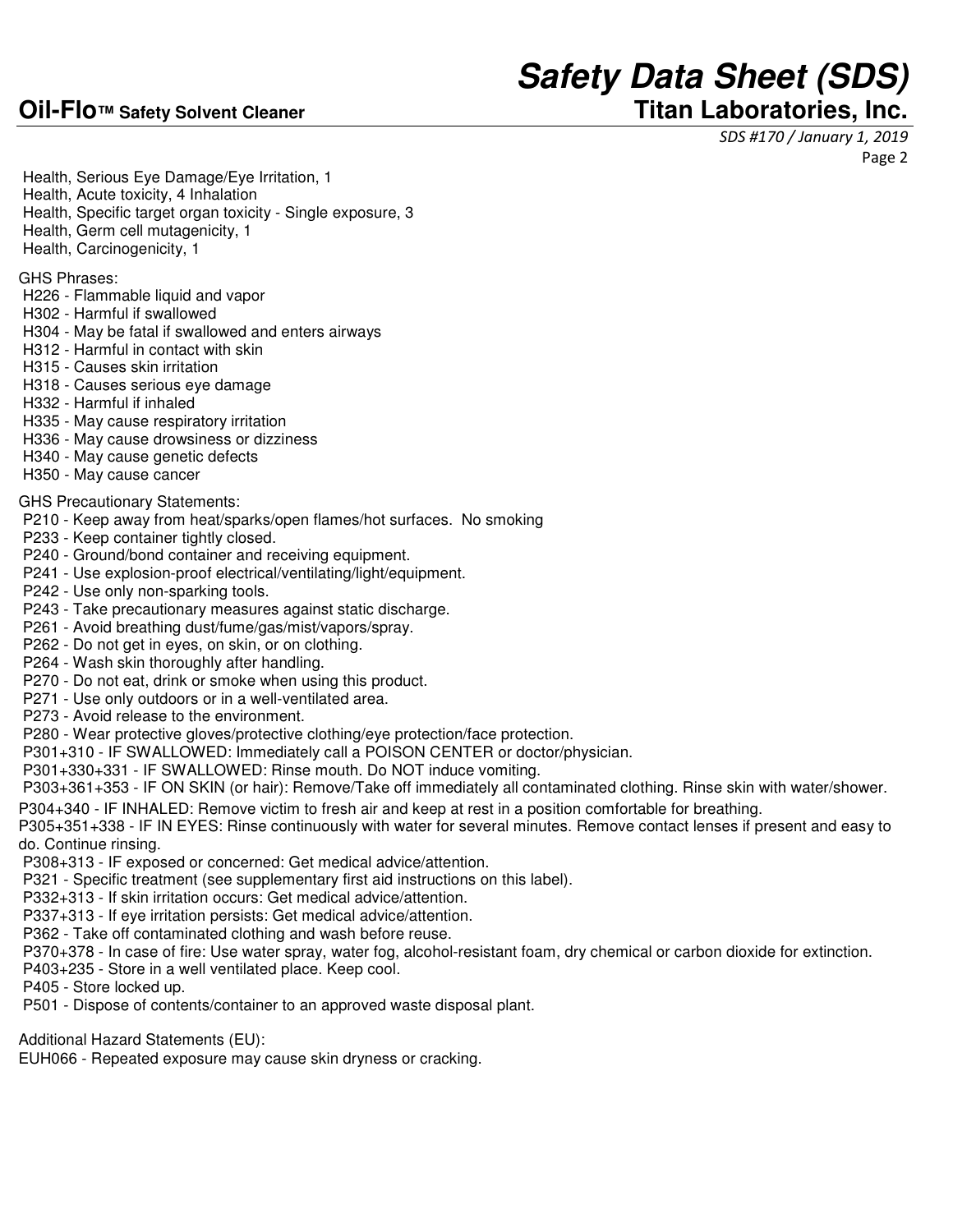SDS #170 / January 1, 2019 Page 3

### **3. COMPOSITION/INFORMATION ON INGREDIENTS**

**Ingredients:** 

| CAS#          | Percentage | <b>Chemical Name</b>                    |
|---------------|------------|-----------------------------------------|
| 64742-95-6    | 30-40%     | Solvent naphtha, petroleum, light arom. |
| $95 - 63 - 6$ | 20-30%     | 1,2,4-Trimethylbenzene                  |
| None          | 20-35%     | Trade Secret*                           |
| 111-76-2      | 10-15%     | 2-Butoxyethanol                         |
| 108-67-8      | $0 - 5%$   | 1,3,5-Trimethylbenzene                  |
| 68603-42-9    | $1.5 - 5%$ | Amides, coco, N,N-bis(hydroxyethyl)     |
| 1330-20-7     | $1.5 - 5%$ | Xylene                                  |
| 98-82-8       | $1.5 - 5%$ | Cumene                                  |
| 25340-17-4    | $1.5 - 5%$ | Diethylbenzene                          |

\*The specific chemical identities of the ingredients of this mixture labeled as "Trade Secret" are considered to be proprietary and are withheld in accordance with the provisions of 29CFR1910.1200 Sect. (i) Trade Secrets.

### **4. FIRST AID MEASURES**

**Inhalation:** If inhaled, move person into fresh air. Monitor respiratory function. If breathing is difficult, provide oxygen. If not breathing, give artificial respiration. If symptoms persist, obtain medical attention.

Skin Contact: Promptly flush skin with water for at least 15 minutes to ensure all chemical is removed. Remove contaminated clothing and wash before reuse. Consult a physician if irritation persists.

**Eye Contact:** Flush with large amounts of water for at least 15 minutes, lifting upper and lower lids occasionally. Remove contact lenses is present and easy to do so. Get immediate medical attention.

**Ingestion:** Rinse mouth with water. Do NOT induce vomiting unless instructed to do so. Material can enter lungs (aspiration hazard) during swallowing or vomiting resulting in lung inflammation or other lung injury. Never give anything by mouth to an unconscious person. Get immediate medical attention.

**Most important symptoms and effects, both acute and delayed:** The most important known symptoms and effects are described in the labelling (see Section 2) and/or Section 11. Inhalation of high concentrations of this material, as could occur in enclosed spaces or improper use, may be associated with cardiac arrhythmias. Sympathomimetic drugs may initiate cardiac arrhythmias in persons exposed to this material. This material has

as aspiration hazard. Any potential danger from aspiration must be weighed against possible oral toxicity when determining whether to induce vomiting. Consider activated charcoal and/or gastric lavage.

**Indication of any immediate medical attention and special treatment needed:** No data available.

### **5. FIRE FIGHTING MEASURES**

**Flammability:** Combustible Liquid Class II **Flash Point:** 109 °F (43 °C) **Flash Point Method:** (TCC) **Burning Rate:** No data available **Autoignition Temp:** No data available **LEL:** No data available UEL: No data available

**Extinguishing Media:** Water Spray Water Fog Carbon Dioxide Alcohol-Resistant Foam Dry Chemical

**Special Hazards Arising From the Substance or Mixture:**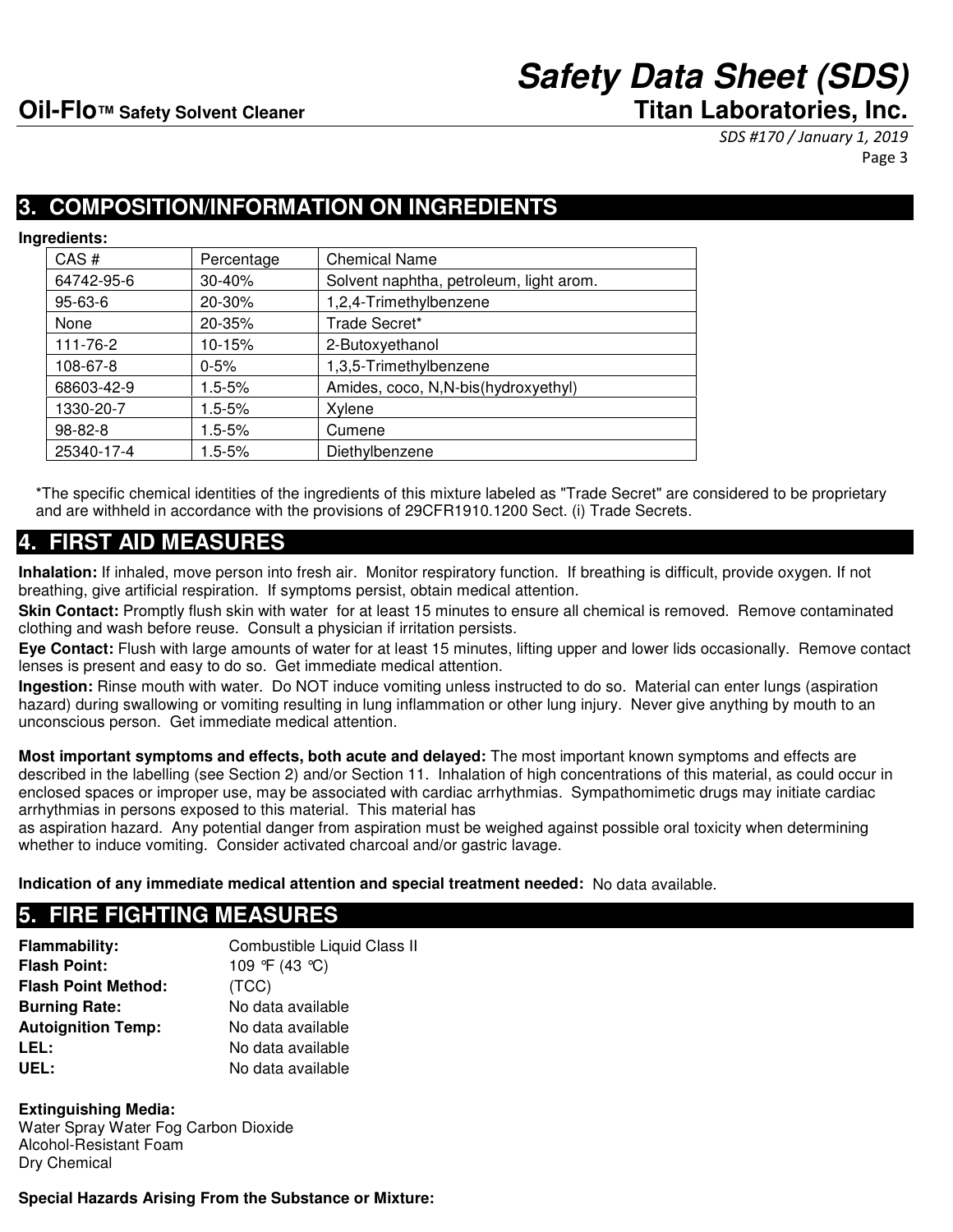SDS #170 / January 1, 2019 Page 4

Aldehydes Carbon Oxides Hydrocarbon particulate Ketones Nitrogen Oxides (NOx) Organic acids Sulfur Oxides

#### **Advice for Firefighters:**

Firefighters should wear full-face, positive-pressure respirators.

#### **Further Information:**

If incinerated, may release toxic fumes. Use water spray to cool unopened containers. Do NOT use high volume water jet to extinguish fire, as the force of the water jet may cause fire to spread. Beware of vapors accumulating to form explosive concentrations. Vapors can accumulate in low areas. See Section 7 for more information on safe handling. See Section 8 for more information on personal protection equipment. See Section 13 for disposal information.

### **6. ACCIDENTAL RELEASE MEASURES**

**Personal Precautions, Protective Equipment and Emergency Procedures:** Use personal protective equipment. Keep from contacting skin or eyes. Avoid breathing vapors, mist or gas. Ensure adequate ventilation. Evacuate personnel to safe areas. Remove all sources of ignition. If any equipment is necessary, ensure that it is non-sparking and electrically-protected.

**Environmental Precautions:** Prevent further release (leakage/spillage) if safe to do so. Do not allow product to enter drains. Do not allow to drain to environment.

**Methods and Materials for Containments and Cleaning Up:** Ensure adequate ventilation. Contain spillage and absorb with liquid-binding material (sand, diatomite, universal binders, vermiculite) and placed in container for disposal. Spill may also be diluted with equal volume of water and absorbed (as above) or collect with an electrically-protected vacuum cleaner or by wetbrushing. Collected waste should then be placed in container for disposal. Dispose of contaminated material according to Section 13.

**Reference to Other Sections:** See Section 7 for information on safe handling. See Section 8 for information on personal protection equipment. See Section 13 for information on proper disposal.

### **7. HANDLING AND STORAGE**

**Handling Precautions:** Avoid breathing vapors or mist. Avoid contact with eyes, skin, or clothing. Keep containers closed when not in use. Do not expose containers to open flame, excessive heat, or direct sunlight. Keep away from sources of ignition. Do not smoke while using material. Take measures to prevent the buildup of electrostatic charge. Do not puncture or drop containers. Handle with care and avoid spillage on the floor (slippage). Keep material out of reach of children. Keep material away from incompatible materials. Wash thoroughly after handling.

**Storage Requirements:** Keep container tightly closed. Avoid inhalation of vapors or mist upon opening container. Store in a wellventilated place. Do not store at elevated temperatures. Do not store in direct sunlight. Store away from strong acids, strong bases, strong oxidizing agents, strong reducing agents, Amines, Ammonia, Halogens, reactive metals (Zinc & Aluminum) and their alloys (Brass), Alkali metals, Alkali salts, liquid Chlorine, Oxygen and Chlorates.

### **8. EXPOSURE CONTROLS/PERSONAL PROTECTION**

**Engineering Controls:** All ventilation should be designed in accordance with OSHA standard (29 CFR 1910.94). Use local exhaust at filling zones and where leakage and dust formation is probable. Use mechanical (general) ventilation for storage areas. Use appropriate ventilation as required to keep Exposure Limits in Air below TLV & PEL limits.

#### **Personal Protective Equip:**

Eye/face protection: When using material use safety goggles, gloves, apron and vapor respirator according to HMIS PP, H. All safety equipment should be tested and approved under appropriate government standards such as NIOSH (US) or EN 166 (EU).

Skin protection: Handle with gloves made from PVC, butyl-rubber, neoprene, nitrile or fluorinated-rubber. Gloves must be inspected prior to use. Use proper glove removal technique (without touching glove's outer surface) to avoid skin contact. Dispose of contaminated gloves according to applicable laws and laboratory practices.

Body Protection: Chemically resistant gloves, apron, safety goggles and vapor respirator are recommended. Type of protective equipment should be selected based on concentration amount and conditions of use of this material.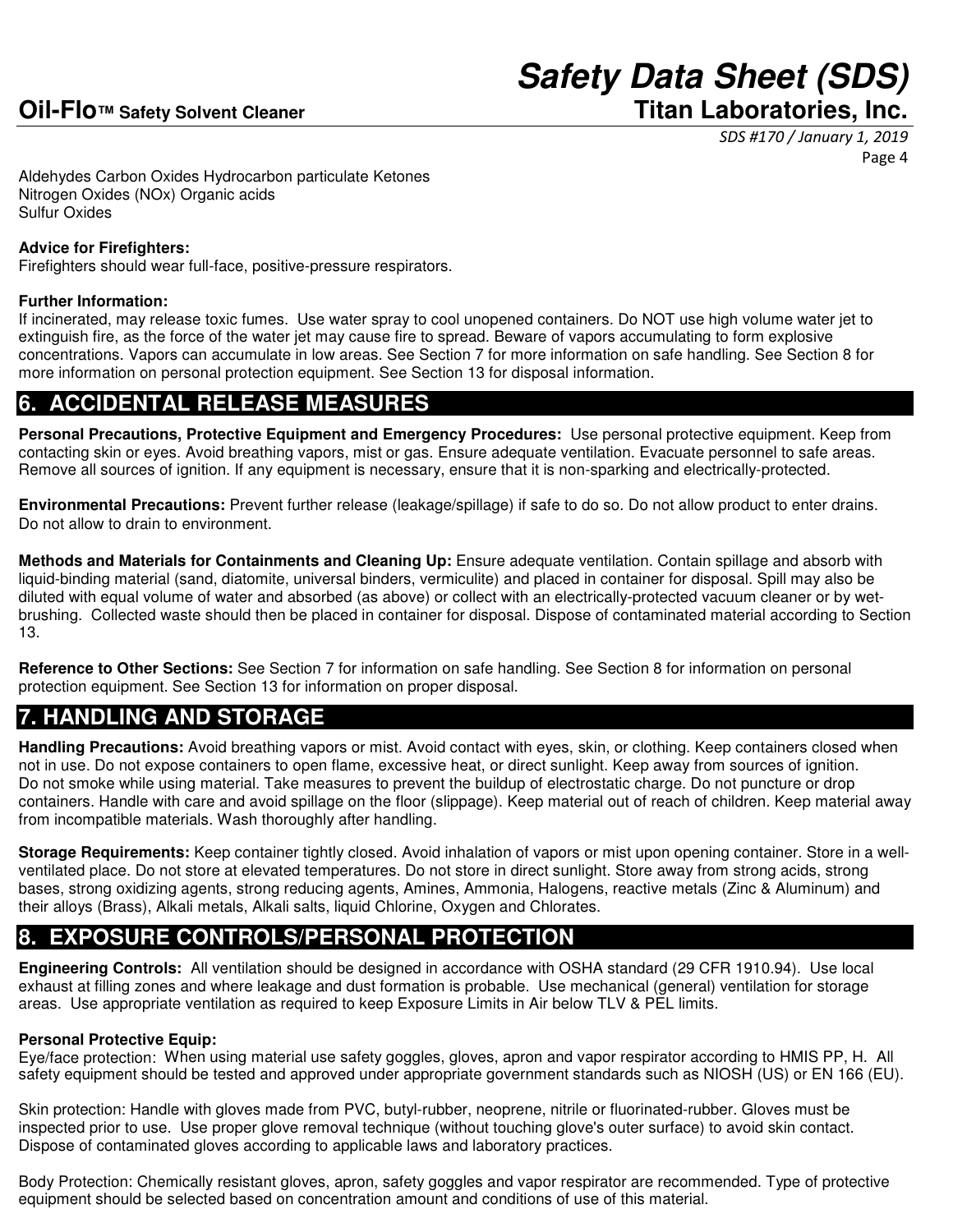SDS #170 / January 1, 2019 Page 5

Respiratory protection: Full-face vapor respirator may be required as backup to engineering controls when proper engineering controls are not in place to keep TLV and PEL limits below defined thresholds.

Control of environmental exposure: Prevent leakage or spillage if safe to do so. Do not let material enter drains.

**Components with workplace control parameters:** Component(s): Solvent naphtha, petroleum, light arom.; 1,2,4- Trimethylbenzene; 2-Butoxyethanol; 1,3,5- Trimethylbenzene; Xylene; Cumene; Diethylbenzene CAS No(s): 64742-95-6; 95-63-6; 111-76-2; 108-67-8; 1330-20-7; 98-82-8; 25340-17-4 USA NIOSH (TWA/REL): 24 mg/m<sup>3</sup> USA ACGIH (TWA/TLV): 96 mg/m<sup>3</sup> USA ACGIH (STEL/TLV): 655 mg/m<sup>3</sup> USA OSHA (TWA/PEL): 2000 mg/m<sup>3</sup> USA OSHA - Table Z-1 Limits for Air Contaminants (TWA): 120 mg/m<sup>3</sup> USA OSHA - Table Z-1 Limits for Air Contaminants (STEL): 655 mg/m<sup>3</sup> USA OSHA Occupational Exposure Limits Table Z-1 Limits for Air Contaminants (TWA): 240 mg/m<sup>3</sup> USA Workplace Environmental Exposure Levels (WEEL): 27.45 mg/m<sup>3</sup>

#### **Biological occupational exposure limits:**

Component: 2-Butoxyethanol CAS-No: 111-76-2 Parameters: Butoxyacetic acid (BAA) Biological Specimen: Urine USA ACGIH Biological Exposure Indices: 200 mg/g Component: Xylene CAS-No: 1330-20-7 Parameters: Methylhippuric acids Biological Spoecimen: Urine USA ACGIH Biological Exposure Indices: 1,500 mg/g

#### **9. PHYSICAL AND CHEMICAL PROPERTIES**

**Appearance:** Clear, light-yellow liquid **Physical State: Liquid Odor Threshold:** Not determined **Particle Size:** Not determined **Spec Grav./Density:** 0.9095 g/ml (7.58 lbs/gal) **Viscosity:** Not determined **Sat. Vap. Conc.:** Not determined **Boiling Point:** Not determined **Flammability:** (solid, gas): Flammable **Partition Coefficient:** Not determined **Vapor Pressure:** (mm Hg @ 20 °C): 15 **pH:** n/a **Evap. Rate:** (N-Butyl Acetate = 1): Not determined **Molecular weight:** MIXTURE **Decomp Temp:** Not determined **Odor:** Hydrocarbon-like **Molecular Formula:** MIXTURE **Solubility:** Not determined **Softening Point:** Not determined **Percent Volatile:** 83.32% **Heat Value:** Not determined **Freezing/Melting Pt.:** Not determined **Flash Point:** 109 °F (43 °C) **Octanol:** Not determined **Vapor Density:** (air = 1): > 1.0 **VOC:** 758 g/l **Bulk Density:** Not determined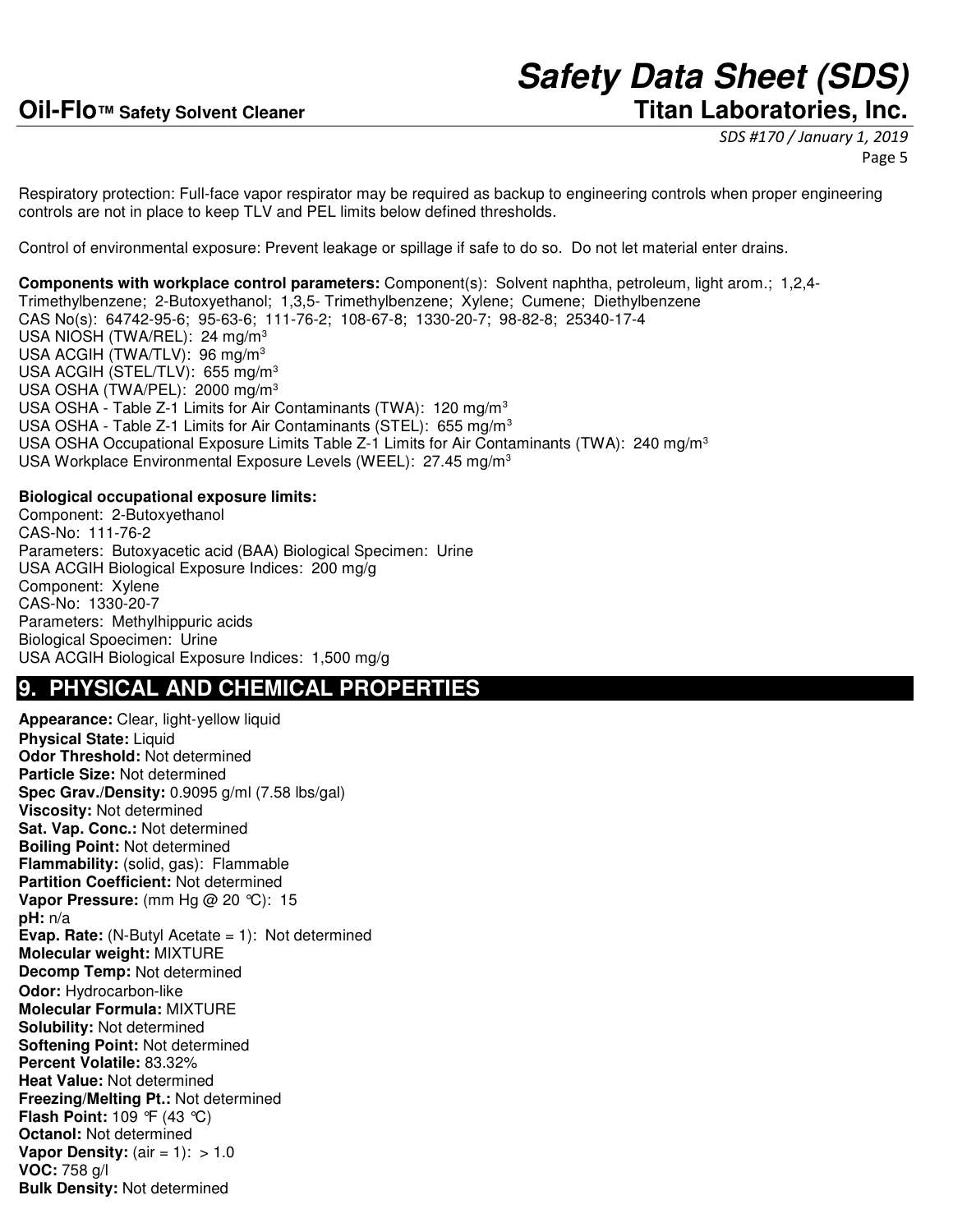SDS #170 / January 1, 2019 Page 6

**Auto-Ignition Temp:** Not determined **UFL/LFL:** Not determined

### **10. STABILITY AND REACTIVITY**

**Stability:** Product is stable under normal conditions. **Conditions to Avoid:** Incompatibilities, flames, ignition sources.

**Materials to Avoid:** Strong acids, strong bases, strong oxidizing agents, strong reducing agents, Amines, Ammonia, Halogens, reactive metals (Zinc & Aluminum) and their alloys (Brass), Alkali metals, Alkali salts, liquid Chlorine, Oxygen and Chlorates.

**Hazardous Decomposition:** Aldehydes, Carbon Oxides, Hydrocarbon particulate, Ketones, Nitrogen Oxides (NOx), Organic acids and Sulfur Oxides.

#### **Hazardous Polymerization:**

Will not occur.

#### **11. TOXICOLOGICAL INFORMATION**

**Component(s):** Solvent naphtha, petroleum, light arom.; 1,2,4-Trimethylbenzene; Trade Secret; 2-Butoxyethanol; 1,3,5- Trimethylbenzene; Amides, coco, N,N-bis(hydroxyethyl); Xylene; Cumene; Diethylbenzene **CAS No(s):** 64742-95-6; 95-63-6; None; 111-76-2; 108-67-8; 68603-42-9; 1330-20-7; 98-82-8; 25340-17-4

#### **Acute Toxicity:**

LD50 Oral - Rat: 470 mg/kg NOAEL Feed - Rat: 535.8 mg/kg LD50 Dermal - Rabbit: 220 mg/kg LD50 Intraperitoneal - Rat: 220 mg/kg LD50 Intravenous - Rat: 307 mg/kg LC50 Inhalation - Rat:  $2175$  mg/m<sup>3</sup> (4 h)

**Skin Corrosion/Irritation:** Rabbit skin - Irritating to skin (4 h).

**Serious Eye Damage/Eye Irritation:** Risk of serious damage to eyes.

**Respiratory or Skin Sensitization:** May cause respiratory irritation. Prolonged or repeated exposure may cause allergic reactions in certain sensitive individuals.

**Germ Cell Mutagenicity:** In vitro studies show positive results of mutagenicity.

**Carcinogenicity:** In vivo studies show positive results of kidney cancer.

This product is or contains components that are possibly classifiable as to their carcinogenicity based on their IARC, ACGIH, NTP, or OSHA classification.

IARC: 2B - Group 2B: Possibly carcinogenic to humans (Cumene). 2B - Group 2B: Possibly carcinogenic to humans (Amides, coco, N,N-bis(hydroxyethyl)). 3 - Group 3: Not classifiable as to its carcinogenicity to humans (2-Butoxyethanol). 3 - Group 3: Not classifiable as to its carcinogenicity to humans (Xylene).

ACGIH: No component of this product present at levels greater than or equal to 0.1% is identified as a carcinogen or potential carcinogen by ACGIH.

NTP: No component of this product present at levels greater than or equal to 0.1% is identified as a carcinogen or potential carcinogen by NTP.

OSHA: No component of this product present at levels greater than or equal to 0.1% is identified as a carcinogen or potential carcinogen by OSHA.

#### **Reproductive Toxicity:**

NOEL Teratogenicity - Oral - Rat: 50 mg/kg Effects on development were observed. The significance of these findings for humans is not certain.

**Specific Target Organ Toxicity - Single Exposure:** No data available.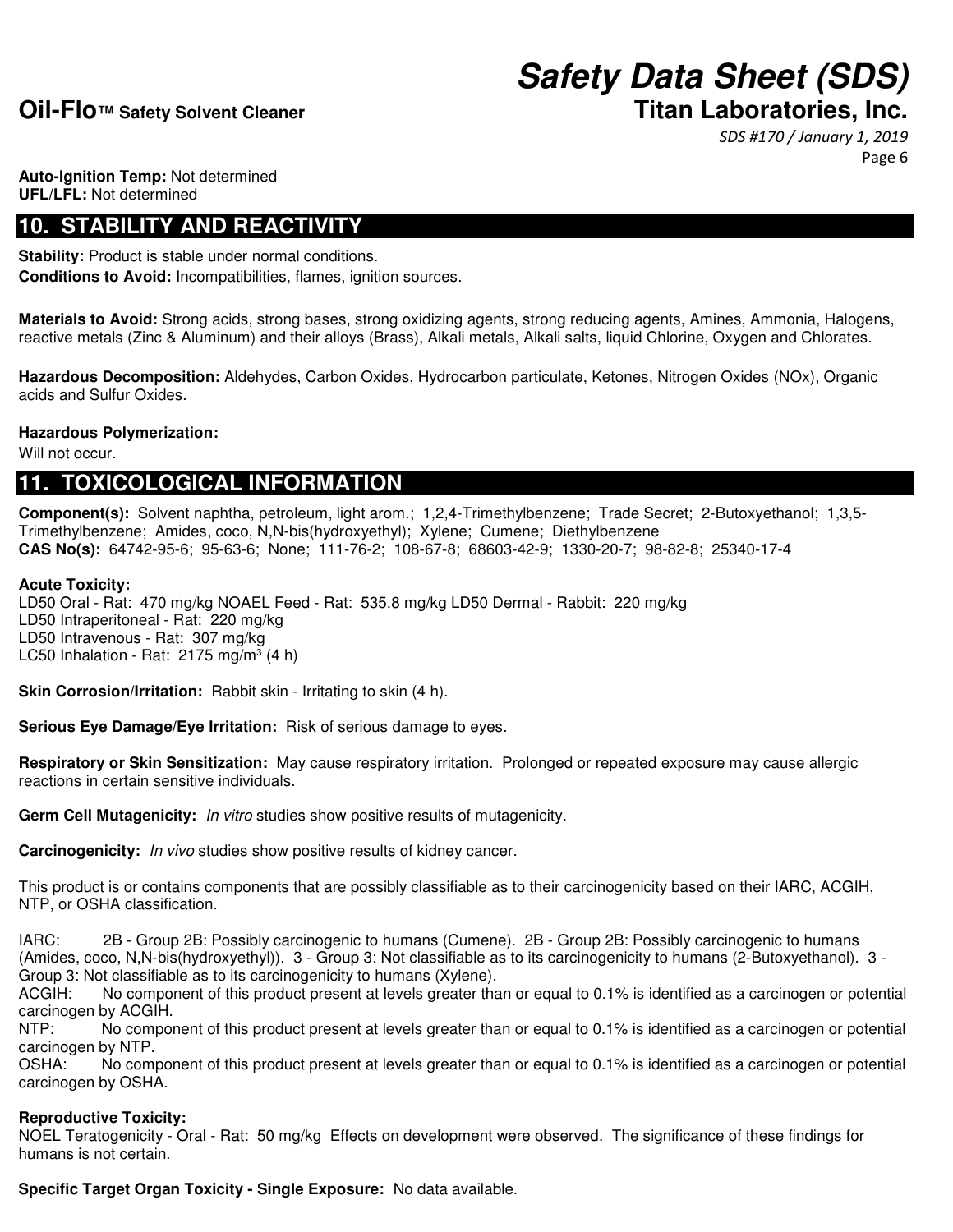SDS #170 / January 1, 2019 Page 7

#### **Specific Target Organ Toxicity - Repeated Exposure:** No data available.

**Aspiration Hazard:** My be fatal if swallowed and enters airways.

#### **Additional Information:**

Component: Solvent naphtha, petroleum, light arom.; RTECS: WF3400000 Component: 1,2,4-Trimethylbenzene; RTECS: DC3325000 Component: 2-Butoxyethanol; RTECS: KJ8575000 Component: 1,2,5-Trimethylbenzene; RTECS: OX6825000 Component: Amides, coco, N,N-bis(hydroxyethyl); RTECS: GG6200000 Component: Xylene; RTECS: ZE2100000 Component: Cumene; RTECS: GR8575000 Component: Diethylbenzene; RTECS: CZ5600000

#### **12. ECOLOGICAL INFORMATION**

**Component(s):** Solvent naphtha, petroleum, light arom.; 1,2,4-Trimethylbenzene; Trade Secret; 2-Butoxyethanol; 1,3,5- Trimethylbenzene; Amides, coco, N,N-bis(hydroxyethyl); Xylene; Cumene; Diethylbenzene **CAS No(s):** 64742-95-6; 95-63-6; None; 111-76-2; 108-67-8; 68603-42-9; 1330-20-7; 98-82-8; 25340-17-4

#### **Toxicity:**

Toxicity to fish:

LC50 - Oncorhynchus mykiss (Rainbow Trout): 4.8 mg/l (96 h) LC50 - Lepomis macrochirus (Bluegill Sunfish): 1.0 mg/l (96 h) LC50 - Carassius auratus (Goldfish): 12.52 mg/l (96 h) LC50 - Branchydanio rerio: 3.6 mg/l (96 h) LC50 - Morone saxatillis: 2 mg/l (96 h) Mortality LOEC - Pimephales promelas (Fathead Minnow): 2.0 mg/l (144 h)

Mortality NOEC - Pimephales promelas (Fathead Minnow): 1.8 mg/l (144 h) Flow-through test LC50 - Pimephales promelas (Fathead Minnow): 7.72 mg/l (96 h) Semi-static test LC50 - Oncorhynchus mykiss (Rainbow Trout): 0.673 mg/l (96 h)

Toxicity to daphnia and other aquatic invertebrates:

EC50 - Daphnia magna (Water Flea): 4.2 mg/l (24 h)

EC50 - Daphnia magna (Water Flea): 12.2 - 17.0 mg/l (48 h) EC50 - Daphnia: 2.14 mg/l (48 h) Mortality NOEC - Daphnia magna (Water Flea): 10.0 mg/l (144 h) Mortality LOEC - Daphnia magna (Water Flea): 20.0 mg/l (144 h) Immobilization EC50 - Daphnia magna (Water Flea): 6 mg/l (48 h) Static test EC50 - Daphnia magna (Water Flea): 2.01 mg/l (48 h)

Toxicity to algae:

EC50 - Pseudokirchneriella subspicatus (Green Algae): 2.6 mg/l (72 h) EC50 - Pseudokirchneriella subspicatus (Green Algae): 72 mg/l (14 d) Growth Inhibition LOEC - Pseudokirchneriella subcapitata: 16.0 mg/l (96 h) Growth Inhibition NOEC - Pseudokirchneriella subcapitata: 8.0 mg/l (96 h) Static test EC50 - Pseudokirchneriella subspicatus (Selenastrum capricornutum): 1.21 mg/l (72 h)

Toxicity to bacteria: Respiration Inhibition NOEC - Sludge Treatment: > 1,000 mg/l (3 h)

#### **Persistence and Degradability:**

Not readily biodegradable.

#### **Bioaccumulative potential:**

Most of the hydrocarbon blocks comprising Naphtha Solvents have a Log<sub>KOW</sub> > 3, indicating that these constituents have a potential to bioaccumulate.

#### **Mobility in Soil:**

No data available.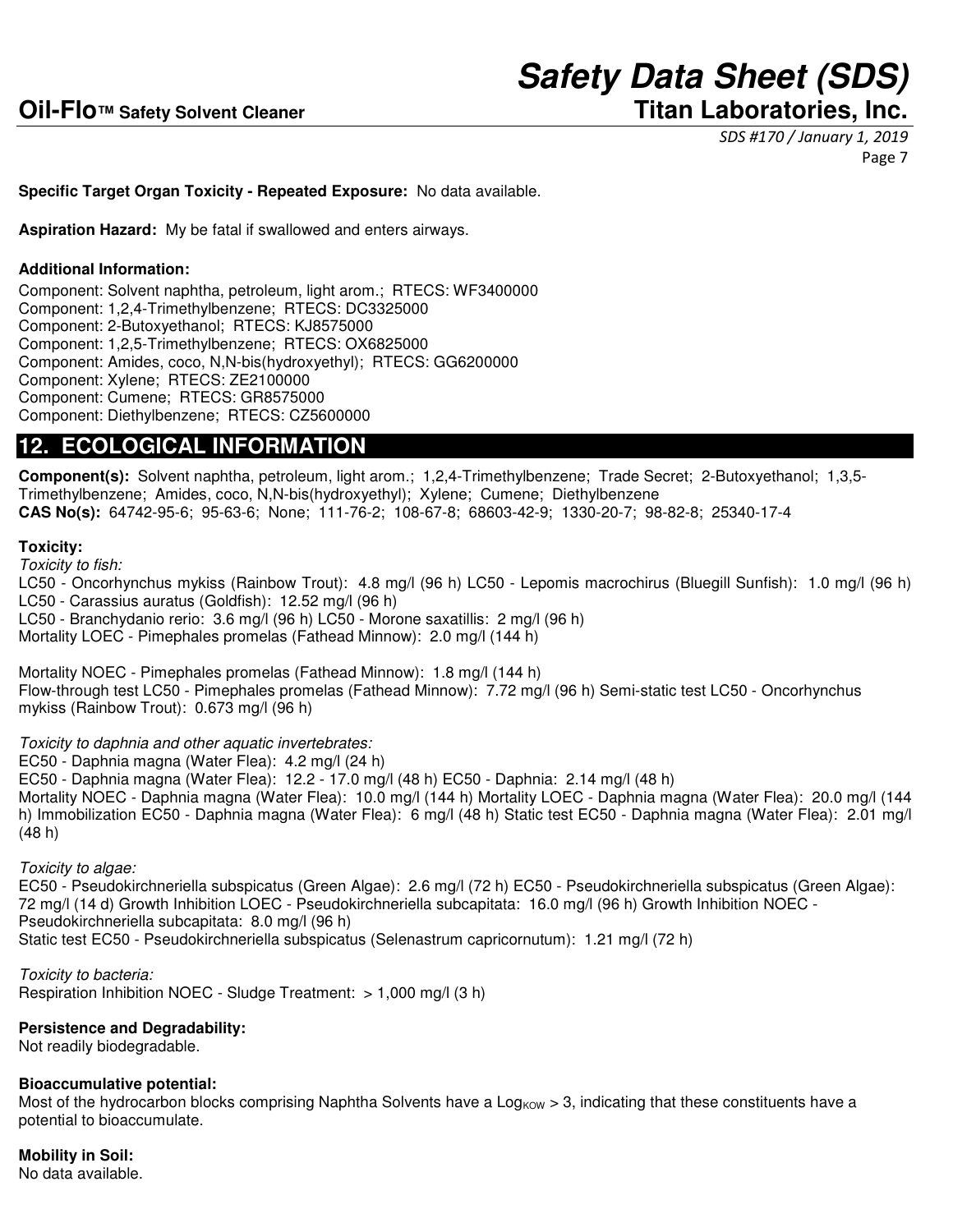SDS #170 / January 1, 2019 Page 8

#### **Results of PBT and vPvB assessment:**

Not required/conducted.

#### **Other Adverse Effects:**

An environmental hazard cannot be excluded in the event of unprofessional handling or disposal. Very toxic to aquatic life with long lasting effects.

### **13. DISPOSAL CONSIDERATIONS**

Product: Hazardous wastes shall be managed responsibly. All entities that store, transport or handle hazardous waste shall take the necessary measures to prevent risks of pollution, release into the environment or damage to people and animals. Contact a licensed professional waste disposal service to dispose of this material.

Contaminated Packaging: Dispose of as unused product.

### **14. TRANSPORT INFORMATION**

DOT Class: Flammable Liquid (3) #3 UN #: UN 1993, Class: 3, Proper Shipping Name: Flammable liquids, n.o.s. (Aromatic petroleum naphtha)

**DOT (US) Bulk >119 Gallons** UN Number: UN1993 Class: 3 Packing Group: III ERG #: 128 Proper Shipping Name: Flammable liquids, n.o.s. (Aromatic petroleum naphtha) Marine Pollutant: Yes Poison Inhalation Hazard(s): No

#### **DOT (US) Non-Bulk (less than 119 gallons)**

Non-regulated material, liquid

#### **IMDG**

UN Number: UN1993 Class: 3 Packing Group: III EMS-No: F-E, S-E Proper Shipping Name: Flammable liquids, n.o.s. (Aromatic petroleum naphtha) Marine Pollutant: Yes

#### **IATA**

UN Number: UN1993 Class: 3 Packing Group: III ERG #: 128 Proper Shipping Name: Flammable liquids, n.o.s. (Aromatic petroleum naphtha)



### **15. REGULATORY INFORMATION**

#### **COMPONENT / (CAS/PERC) / CODES**

\*Solvent naphtha, petroleum, light arom. (64742956 30-40%) NJHS, PA, PROP65, TSCA

- \*1,2,4-Trimethylbenzene (95636 20-30%) MASS, NJHS, PA, SARA311/312, SARA313, TSCA, TXAIR
- \*Trade Secret (None 20-35%) MA, NJHS, PA, SARA311/312, TSCA
- \*1,3,5-Trimethylbenzene (108678 5-10%) MASS, NJHS, PA, SARA311/312, TSCA

\*2-Butoxyethanol (111762 10-15%) HAP, MASS, NJHS, OSHAWAC, PA, SARA311/312, SARA313, TSCA, TXAIR

\*Amides, coco, N,N-bis(hydroxyethyl) (68603429 1.5-5%) PROP65, SARA311/312, TSCA

\*Xylene (1330207 1.5-5%) CERCLA, CSWHS, EPCRAWPC, HAP, MASS, NJHS, OSHAWAC, PA, SARA313, TOXICRCRA, TSCA, TXAIR, TXHWL